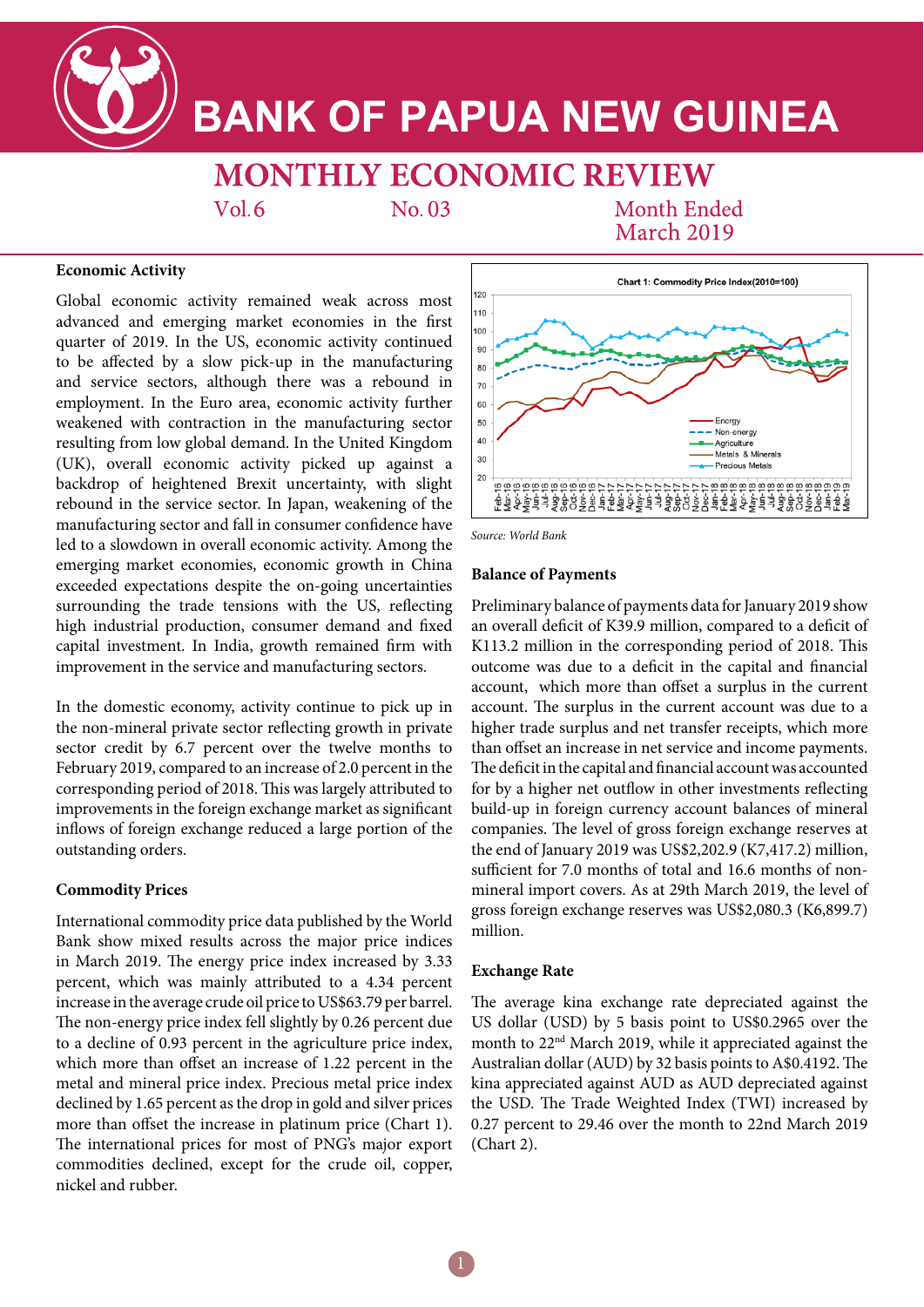

## **Inflation**

Annual headline Retail Price Index (RPI) over the twelve months to February 2019 decreased by 4.9 percent, compared to an increase of 10.2 percent over the corresponding period in 2018. There were price declines of 13.1 percent in the 'Alcoholic Beverages, Tobacco and Betelnut' expenditure group and 11.5 percent in the 'Transport' expenditure group. These more than offset price increases of 2.9 percent, 2.6 percent, 1.9 percent and 0.3 percent in the 'Household Equipment', 'Food & Non-Alcoholic Beverages', 'Housing' and 'Miscellaneous' expenditure groups, respectively. Annual 'RPI ex-seasonal' decreased by 3.9 percent in February 2019, compared to an increase of 9.0 percent over the twelve months to February 2018. Annual 'RPI ex-seasonal and fuel' decreased by 3.7 percent in February 2019, compared to an increase of 8.4 percent over the twelve months to February 2018 (Chart 3). Quarterly headline RPI decreased by 0.5 percent in February 2019 and the monthly headline RPI for February 2019 decreased by 0.5 percent.



#### **Domestic Interest Rates & Monetary Aggregates**

Over the month to 22nd March 2019, the Central Bank Bill (CBB) rate for the 28-day and 63-day terms remained at 1.39 percent and 2.34 percent, respectively. At the Treasury bill auction, the 182-day and 364-day rates decreased to 4.63 percent and 6.60 percent, respectively, from 4.66 percent and 6.64 percent. The interest rate for the 273-day term remained at 6.05 percent. During the same period, the weighted average interest rates on wholesale deposits above K500,000 show mixed trend. The interest rates for the 30-day, 90-day, 180-day and 273-day terms increased to 1.43 percent, 1.66 percent, 1.72 percent and 1.09 percent,

respectively, from 0.03 percent, 1.02 percent, 1.11 percent and 0.63 percent. The rates for the 60-day and 364-day terms decreased to 0.87 percent and 1.50 percent, respectively, from 1.58 percent and 3.17 percent (Chart 4). The rates are for end of period.



Broad money supply declined by 6.7 percent over the year to February 2019, compared to an increase of 0.4 percent in the corresponding period of 2018. This was influenced by declines in the net claims of the Government and credit to non-financial public sector and public non-financial corporations. Credit to private sector increased by 6.7 percent over the year to February 2019, compared to an increase of 2.0 percent in the corresponding period of 2018. Monetary base increased by 2.0 percent over the year to February 2019, compared to a decrease of 3.8 percent in the corresponding period of 2018. This was mainly due to an increase in commercial bank deposits at the Central Bank.

Commercial bank lending to public non-financial corporations, other financial corporations and other resident sectors increased by K155.5 million to K13,512.4 million from end of 2018 to 22nd March 2019. This mainly reflected advances to the service, agriculture, government, transport, and retail sectors. Over the same period, the weekly average lending by commercial banks increased by 2.3 percent to K13,398.5 million. The commercial bank deposits decreased by K88.2 million to K20,269.6 million from end of 2018 to 22nd March 2019, reflecting withdrawals mainly by the petroleum, manufacturing, finance, retail and service sectors. Over the same period, the weekly average deposits decreased by 1.9 percent to K20,397.7 million.

#### **Monetary Policy**

The Bank maintained its policy signalling rate, the Kina Facility Rate (KFR) at 6.25 percent for the month of March 2019.